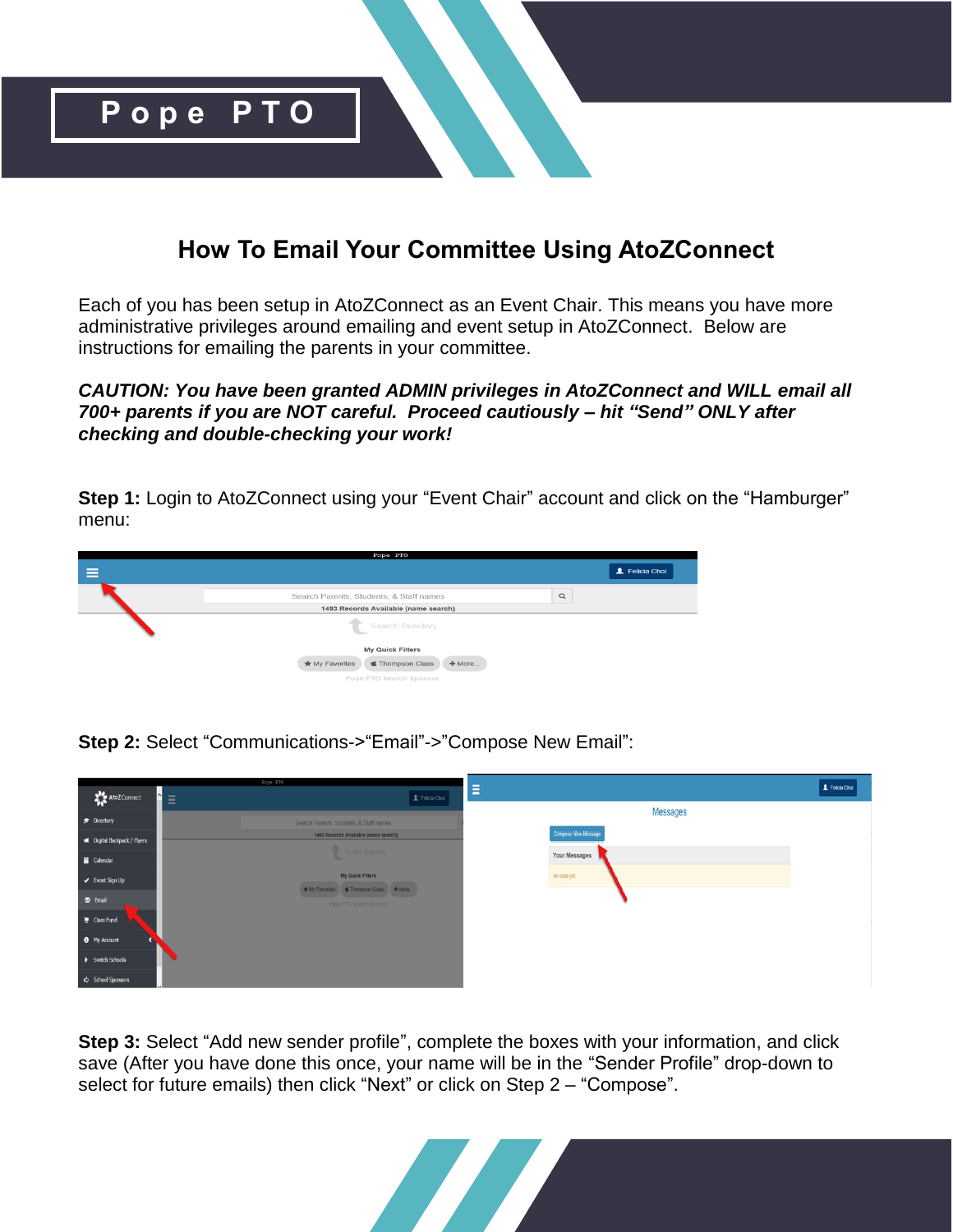

**Step 4:** Continue on through the remaining steps of the online email wizard to compose and send your email.

#### **Compose**

When composing your message, you can use "Merge Fields" that will then auto-populate with each parent's information (i.e. the example below would display in the email as "Dear Felicia,").

|                             |         |                          |        |            |          | <b>Compose Message</b> |                                           |                   |         |               |  |  |  |              |
|-----------------------------|---------|--------------------------|--------|------------|----------|------------------------|-------------------------------------------|-------------------|---------|---------------|--|--|--|--------------|
|                             |         |                          | Sender |            |          | Compose                |                                           | <b>Recipients</b> |         | <b>Review</b> |  |  |  |              |
| Subject                     |         |                          |        |            |          |                        |                                           |                   |         |               |  |  |  |              |
| <b>Merge Fields</b>         |         |                          |        |            |          |                        |                                           |                   |         |               |  |  |  |              |
| First Name                  |         |                          |        |            |          |                        |                                           |                   |         |               |  |  |  | $\checkmark$ |
| <p> Source</p>              | ※ □ 目 日 |                          |        | $\Box$ < > |          | $ABC -$                |                                           |                   |         |               |  |  |  |              |
| $\mathbb{H}^+ = \mathbb{R}$ | Normal  | $\overline{\phantom{a}}$ | Font   |            | $\tau$ . | Size *                 | $\mathcal{R}^{\mathcal{B}}_{\mathcal{B}}$ |                   | $A - A$ |               |  |  |  |              |

### **Recipients**

On the Recipients section, choose "Edit Recipients" then check the box for your committee on the right-hand side under "Subscription Lists". Choose "Preview Recipients" to see a list of committee members who will receive the email.

|                                                                                                                                                                                                                         |                                                                                                           | <b>Select Recipients</b>                         |                                                                                                                                                                                                                                                                                  |  |  |  |
|-------------------------------------------------------------------------------------------------------------------------------------------------------------------------------------------------------------------------|-----------------------------------------------------------------------------------------------------------|--------------------------------------------------|----------------------------------------------------------------------------------------------------------------------------------------------------------------------------------------------------------------------------------------------------------------------------------|--|--|--|
|                                                                                                                                                                                                                         | (we only display users who have have email addresses AND who have not unsubscribed from receiving emails) |                                                  |                                                                                                                                                                                                                                                                                  |  |  |  |
|                                                                                                                                                                                                                         | If you need to fine tune your selection, we recommend using the Advanced Filters section.                 |                                                  |                                                                                                                                                                                                                                                                                  |  |  |  |
| <b>Select Recipients</b>                                                                                                                                                                                                |                                                                                                           | or choose mailing list (optional)<br>$\check{ }$ |                                                                                                                                                                                                                                                                                  |  |  |  |
| User Type <sup>0</sup><br>$\Box$ Students<br>Others<br>□<br>$\sqrt{}$ Parents<br>$\Box$ Teachers<br>Staff<br><b>Event Chair</b><br>Jr. Admin<br>П<br>Sr. Admin<br>┍<br>Or send to specific user(s) by selecting below @ | with information that has been $\bullet$<br>□ Unverified<br>$\Box$ Verified                               | Is Member<br>$\Box$ No<br>$\Box$ Yes             | Subscription List(s)<br>100th Day Committee (Kinder<br>5th Grade Celebration<br>Adventure Dash Committee<br>Birthday Billboard Committed<br><b>Boo Bash Committee</b><br>Box Tops Committee<br>□ Digital Backpack<br>Fathers-n-Flashlights Commi V<br><b>Eight Day Committee</b> |  |  |  |
| Please select                                                                                                                                                                                                           |                                                                                                           |                                                  |                                                                                                                                                                                                                                                                                  |  |  |  |
| Begin typing a persons name above.                                                                                                                                                                                      |                                                                                                           |                                                  |                                                                                                                                                                                                                                                                                  |  |  |  |